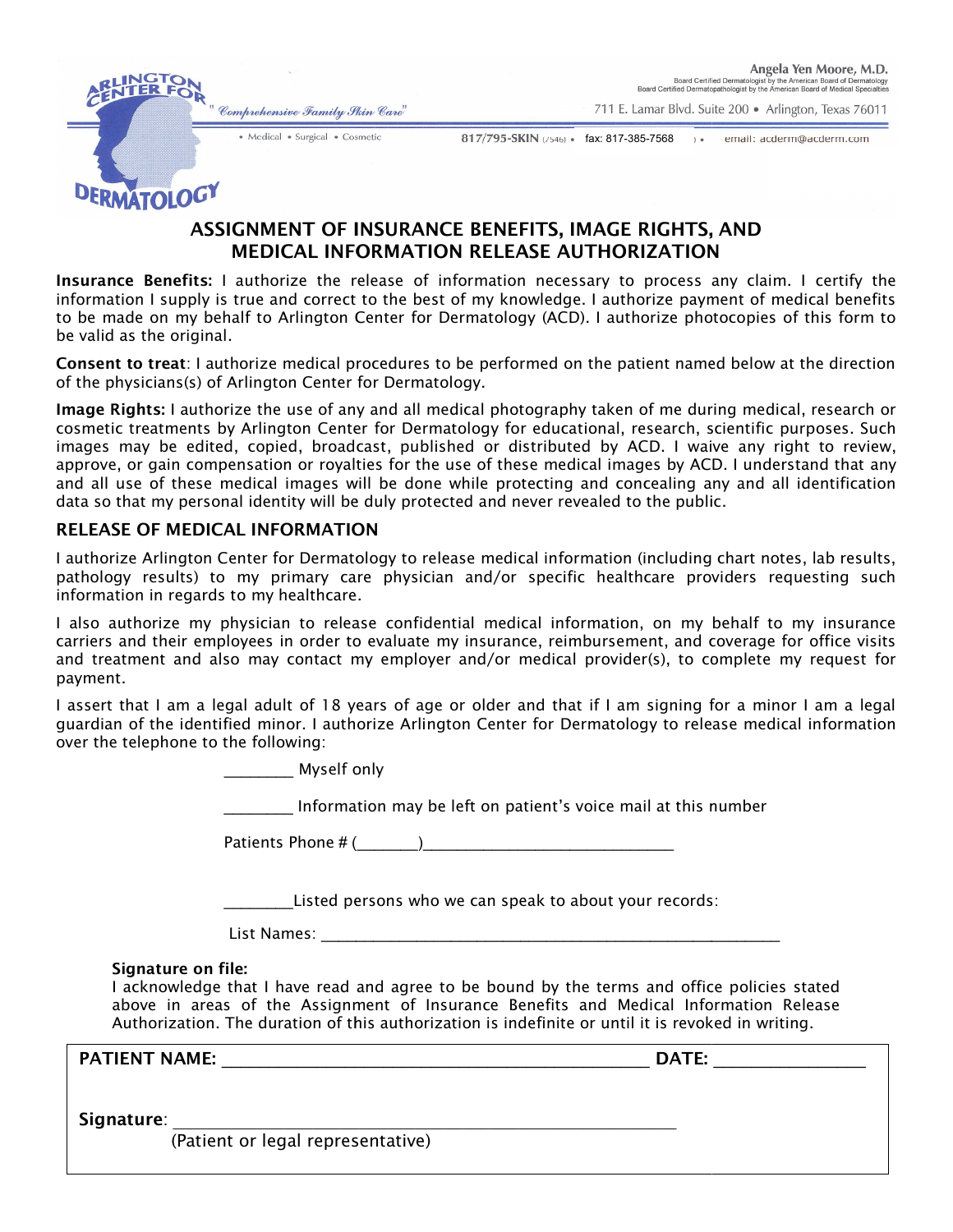" Comprehensive Family Skin Care" · Medical · Surgical · Cosmetic

Angela Yen Moore, M.D. Board Certified Dermatologist by the American Board of Dermatology<br>Board Certified Dermatopathologist by the American Board of Medical Specialties

711 E. Lamar Blvd. Suite 200 · Arlington, Texas 76011

 $\mathcal{L}_\text{max}$ 

817/795-SKIN (7546) · fax: 817-385-7568 · · · · · email: acderm@acderm.com

## ACKNOWLEDGEMENT OF RECEIPT OF ACKNOWLEDGEMENT OF NOTICE OF PRIVACY PRACTICES NOTICE OF PRIVACY

I acknowledge that I have been provided the ARLINGTON CENTER FOR DERMATOLOGY (ACD) Notice of Privacy Practices ("Notice"):

- It tells me how ACD will use my health information for the purposes of my treatment, payment for my treatment, and ACD's health care operations.
- The Notice explains in more detail how ACD may use and share my health information for other than treatment, payment, and health care operations. • It tells me how ACD will use my health information for the purposes of my treatment, payment for my treatment, and ACD's health care operations.<br>• The Notice explains in more detail how ACD may use and share my health in
- ACD will also use and share my health information as required/permitted by law.
- records rvices, I consent to ACD using and disclosing my treatment<br>ACD's Notice of Privacy Practices.<br>(Please print)

maintained by ACD for the purposes detailed in ACD's Notice of Privacy Practices.<br>
Patient's Complete Legal Name: (Please print)

Patient's Complete Legal Name: \_\_\_\_\_\_\_\_\_\_\_\_\_\_\_\_\_\_\_\_\_\_\_\_\_\_\_\_\_\_\_\_\_\_\_\_\_\_\_\_\_\_\_\_\_\_\_\_\_\_\_\_\_\_\_\_\_\_

Patient's DOB:

**DERMATOLOGY** 

Signature:

(Patient or legal representative\*)

 $\text{Date:}$ 

<sup>\*</sup> May be requested to show proof of representative status